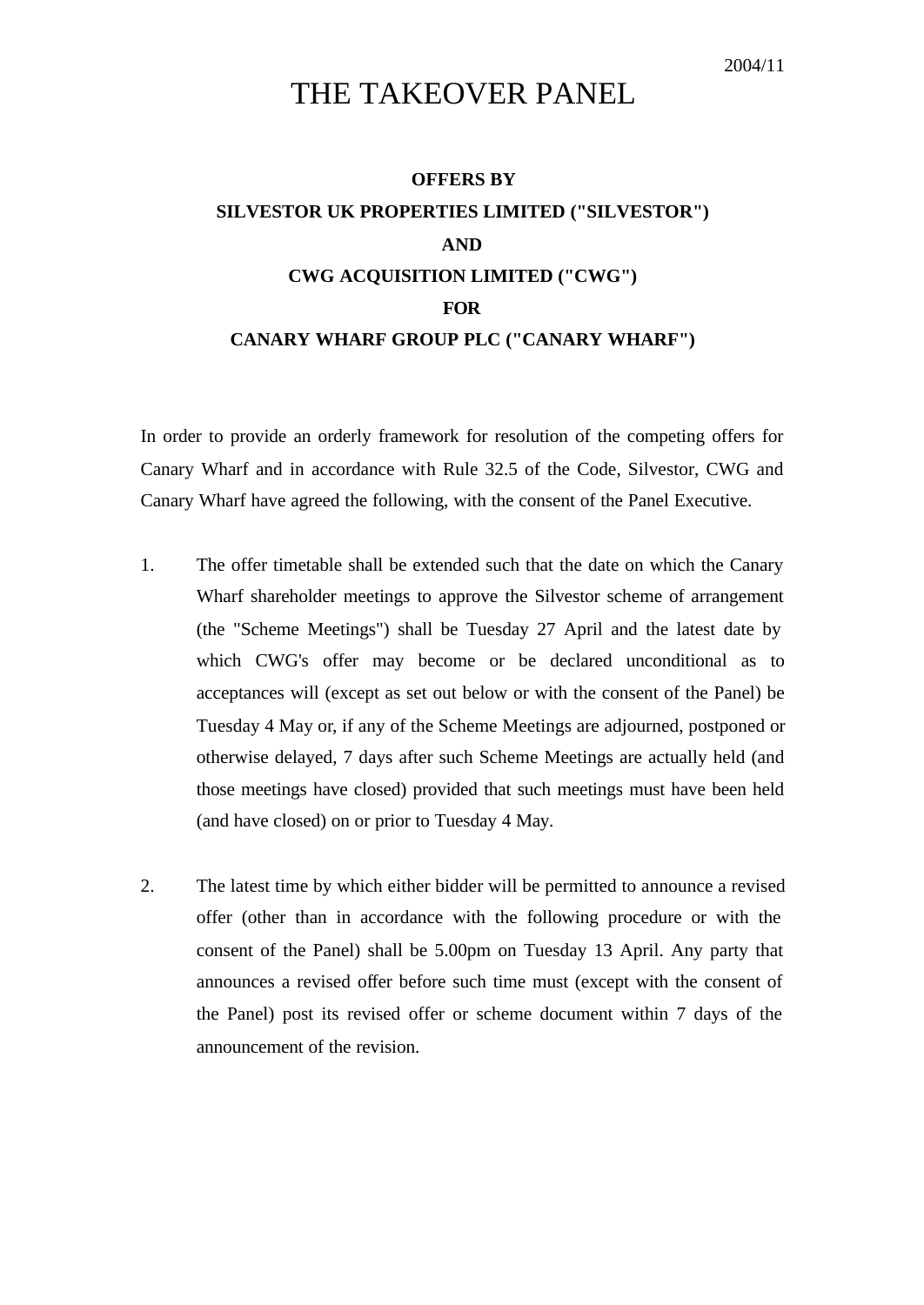- 3. If a competitive situation still exists at 5.00pm on Tuesday 13 April then the procedure set out below (the "Auction Procedure") shall operate.
- 4. If either bidder proposes to announce a revised offer at any time after 5.00pm on Tuesday 13 April, the full text of a firm revised offer announcement (the "Offer Announcement") must be delivered to a Regulatory Information Service for publication at approximately 5.00pm on the relevant day.
- 5. If either bidder announces a revised offer on Wednesday 14 April (the "Auction Start Date") each bidder shall then be able to announce a revised offer on Thursday 15 April. If neither of the bidders announces a revised offer on Wednesday 14 April, the Auction Procedure shall then end and no new or revised offers may be announced thereafter. Any party that announces a revised offer on Wednesday 14 April must (except with the consent of the Panel) post its revised offer or scheme document on or before Wednesday 21 April (unless such party subsequently revises its offer in accordance with the remainder of the Auction Procedure as described below in which case it shall only be required to comply with the requirements to post any such further revised offer or scheme document as described below).
- 6. If either bidder announces a revised offer on Thursday 15 April, each bidder shall then be able to announce a revised offer on Friday 16 April. If neither of the bidders announces a revised offer on Thursday 15 April, the Auction Procedure shall then end and no new or revised offers may be announced thereafter. Any party that announces a revised offer on Thursday 15 April must (except with the consent of the Panel) post its revised offer or scheme document on or before Thursday 22 April (unless such party subsequently revises its offer in accordance with the remainder of the Auction Procedure as described below in which case it shall only be required to comply with the requirements to post any such further revised offer or scheme document as described below).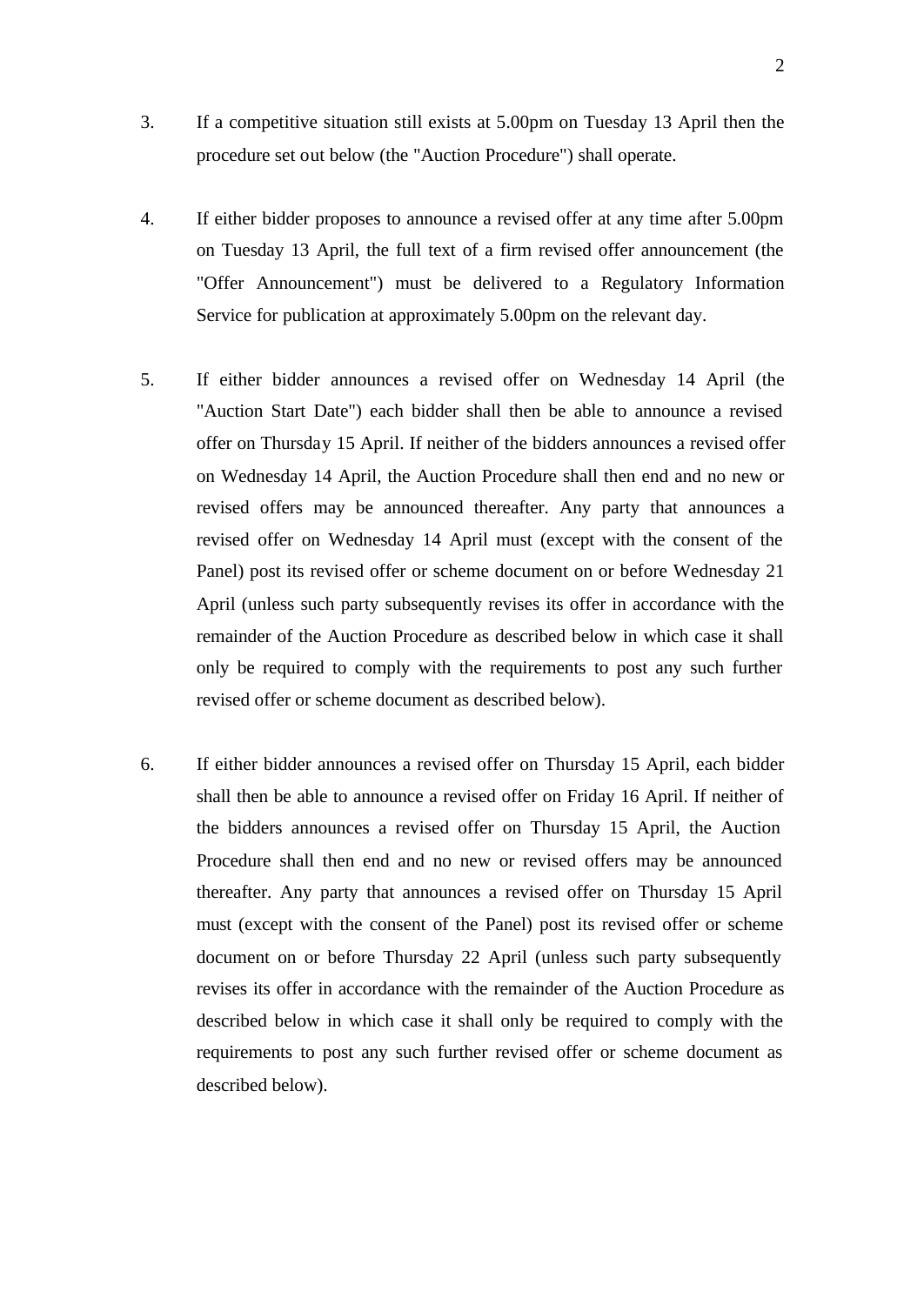- 7. No new or revised offer may be announced by either bidder after Friday 16 April and the Auction Procedure shall then end. Any party that announces a revised offer on Friday 16 April must (except with the consent of the Panel) post its revised offer or scheme document on or before Friday 23 April.
- 8. Each bidder may only make one Offer Announcement each day during the Auction Procedure (including on the Auction Start Date) and any such Announcement must follow the procedure described in paragraph 4 above.
- 9. If either or both bidders announces a revised offer before or during the Auction Procedure and at the end of the Auction Procedure Silvestor's offer is still to be implemented by means of a scheme of arrangement and CWG is proceeding by way of offer, then the offer timetable shall be further extended, such that:
	- the Scheme Meetings (if Silvestor has revised) must be held no less than 14 days after any revised scheme documentation is posted to Canary Wharf shareholders and in any event the Scheme Meetings must have closed no later than Friday 14 May; and
	- the latest date by which CWG's offer may become or be declared unconditional as to acceptances will be 7 days after the Scheme Meetings have been held (and have closed).

If either or both bidders announces a revised offer before or during the Auction Procedure and at the end of the Auction Procedure CWG's offer is to be implemented by means of a scheme of arrangement and Silvestor is proceeding by way of an offer, then the provisions of this paragraph will be amended accordingly.

10. If CWG's offer remains by means of an offer and, prior to the commencement of any Auction Procedure, Silvestor announces a revised offer to proceed by means of an offer rather than by a scheme of arrangement then, unless the Auction Procedure then proceeds (and one of the parties bids in the Auction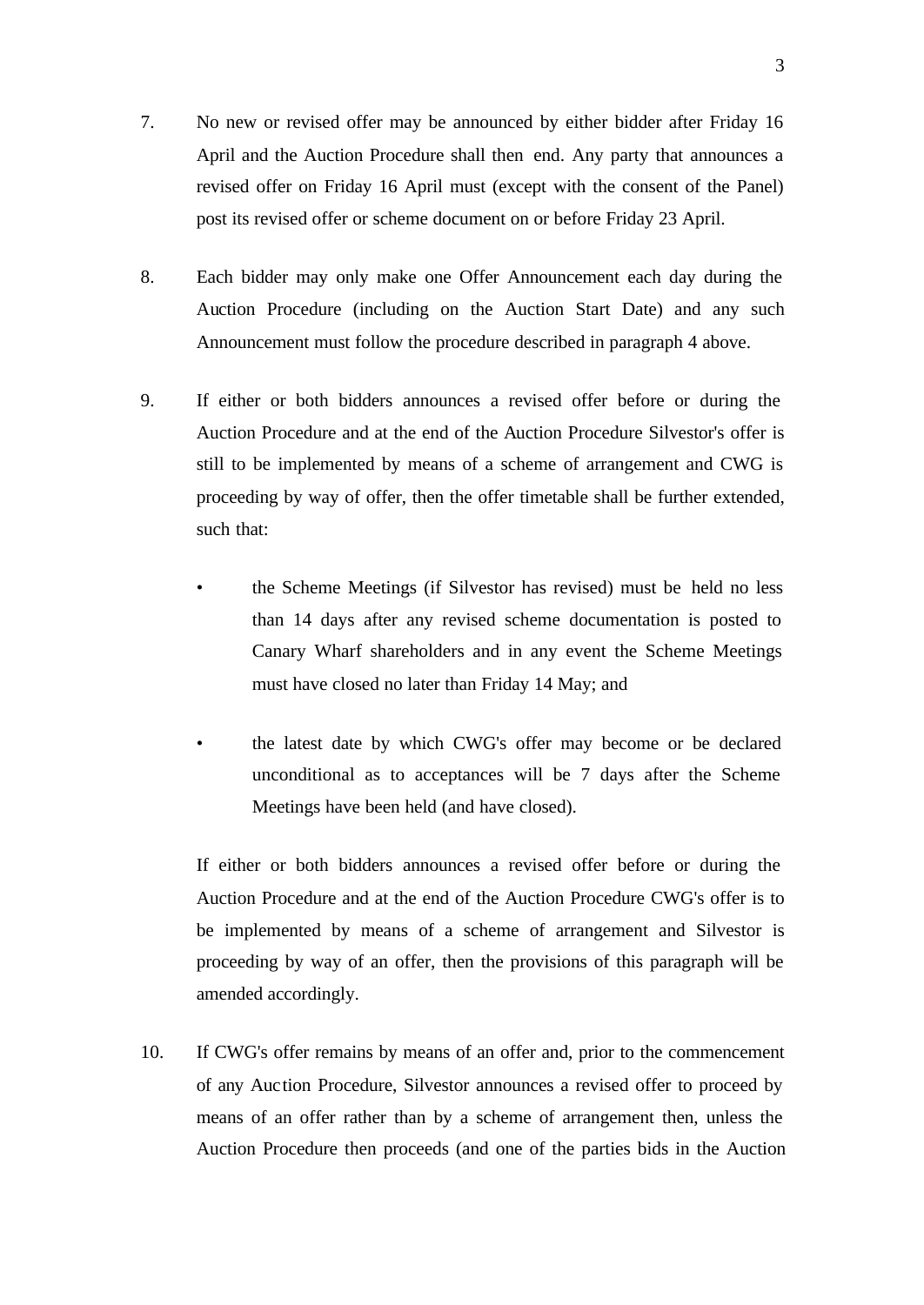Procedure), the latest date by which either offer may become or be declared unconditional as to acceptances will be 14 days (or such later date as may be required to comply with SEC tender offer rules) after posting the revised offer which must be posted within 7 days of such announcement. If either or both bidders announces a revised offer during the Auction Procedure and at the end of the Auction Procedure Silvestor is proceeding by means of an offer rather than a scheme of arrangement (and CWG is still proceeding by way of offer), then the offer timetable will be extended, such that the latest date by which either offer may become or be declared unconditional as to acceptances will be Friday 7 May, or such later date as may be required to comply with SEC tender offer rules.

- 11. Except with the consent of the Panel, and for so long as Silvestor is proceeding by way of a scheme of arrangement, CWG shall not be permitted to waive condition (o) to its offer (which provides, broadly, that CWG's offer will lapse if Silvestor's offer is approved by Canary Wharf shareholders).
- 12. Neither bidder (nor any person acting in concert with it) may acquire any Canary Wharf shares or warrants (or any rights to acquire shares or warrants) after 5.00pm on Tuesday 13 April until the end of the Auction Procedure, other than with the consent of the Panel. Thereafter until the end of the offer period, and other than with the consent of the Panel, neither bidder (nor any person acting in concert with it) may acquire any Canary Wharf shares or warrants (or any rights to acquire shares or warrants) on better terms than those made available under its offer. These restrictions shall not prevent the Reichmann interests being able to acquire Canary Wharf shares by exercising the Reichmann warrants.
- 13. A revised offer need not be superior to any offer made by the other bidder.
- 14. In the event that the Silvestor scheme fails or is withdrawn, Silvestor and its concert parties will not until the end of the offer period make any public statement in relation to any of (i) the failed Silvestor offer; (ii) any future intentions regarding a new offer from Silvestor or its concert parties; or (iii)